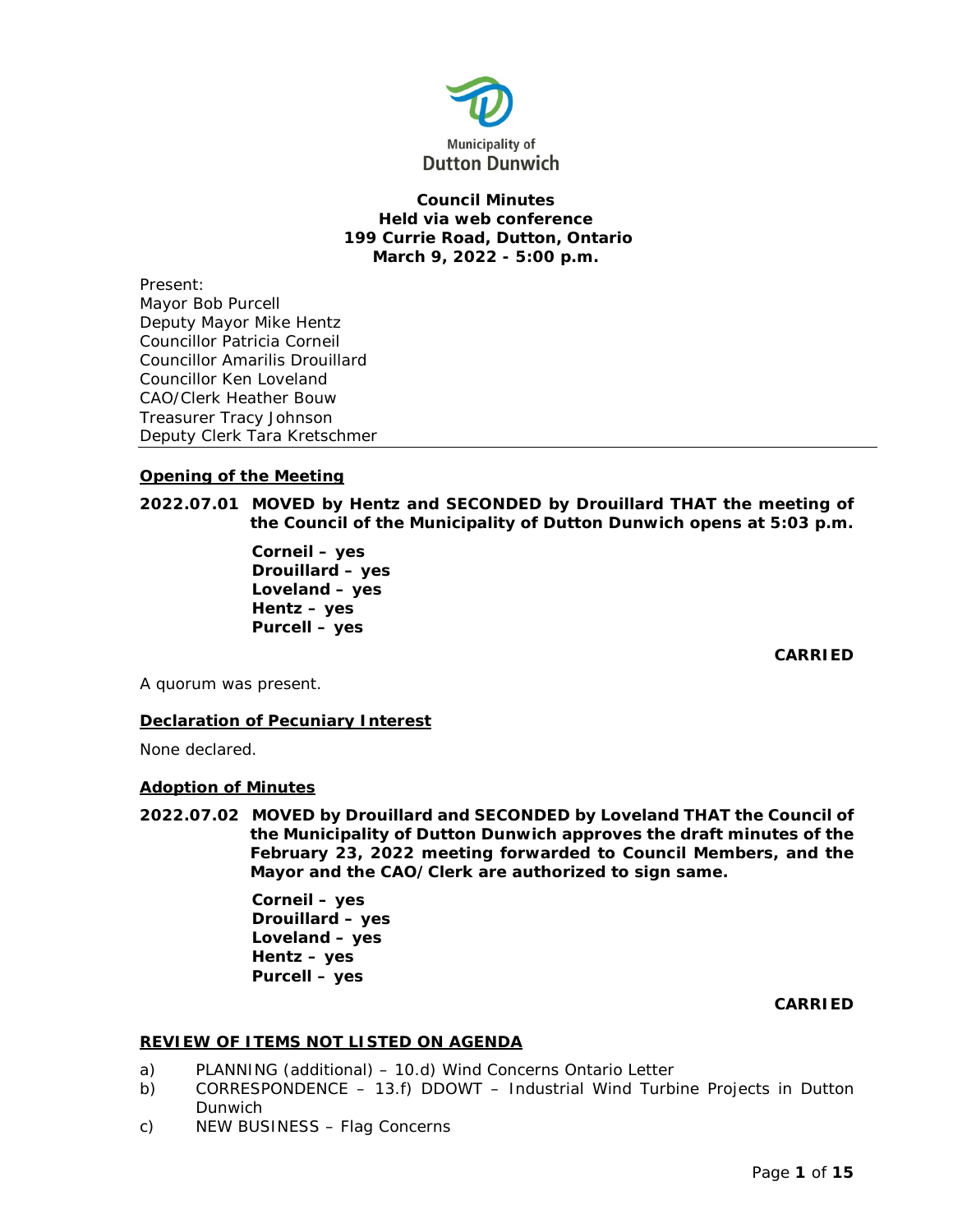### **PUBLIC WORKS DEPT**

### Public Works Monthly Report

**2022.07.03 MOVED by Loveland and SECONDED by Corneil THAT the Council of the Municipality of Dutton Dunwich receives the report of the Manager of Roads and Facilities titled "Public Works Monthly Report for February 2022", dated March 9, 2022 for information.** 

> **Corneil – yes Drouillard – yes Loveland – yes Hentz – yes Purcell – yes**

> > **CARRIED**

Monthly Safety Meeting Minutes

**2022.07.04 MOVED by Corneil and SECONDED by Drouillard THAT the Council of the Municipality of Dutton Dunwich receives the "Public Works Safety Meeting", minutes, dated February 14, 2022 for information.** 

> **Corneil – yes Drouillard – yes Loveland – yes Hentz – yes Purcell – yes**

> > **CARRIED**

Tree Removal & Planting Policy

The Manager of Roads and Facilities presented this report to Council.

**2022.07.05 MOVED by Drouillard and SECONDED by Hentz THAT the Council of the Municipality of Dutton Dunwich receives the report of the Manager of Roads and Facilities titled "Tree Removal & Planting Policy", dated March 9, 2022 for information; and**

> **THAT Council instruct staff to prepare a policy for the maintenance of trees located on Municipal property.**

**Corneil – yes Drouillard – yes Loveland – yes Hentz – yes Purcell – yes** 

**CARRIED**

### **WATER DEPARTMENT**

Water Operations Manager's Monthly Report

**2022.07.06 MOVED by Hentz and SECONDED by Drouillard THAT the Council of the Municipality of Dutton Dunwich receives the report of the Water Operations Manager titled "Water Operations Report – February 2022", dated March 9, 2022 for information.** 

> **Corneil – yes Drouillard – yes Loveland – yes**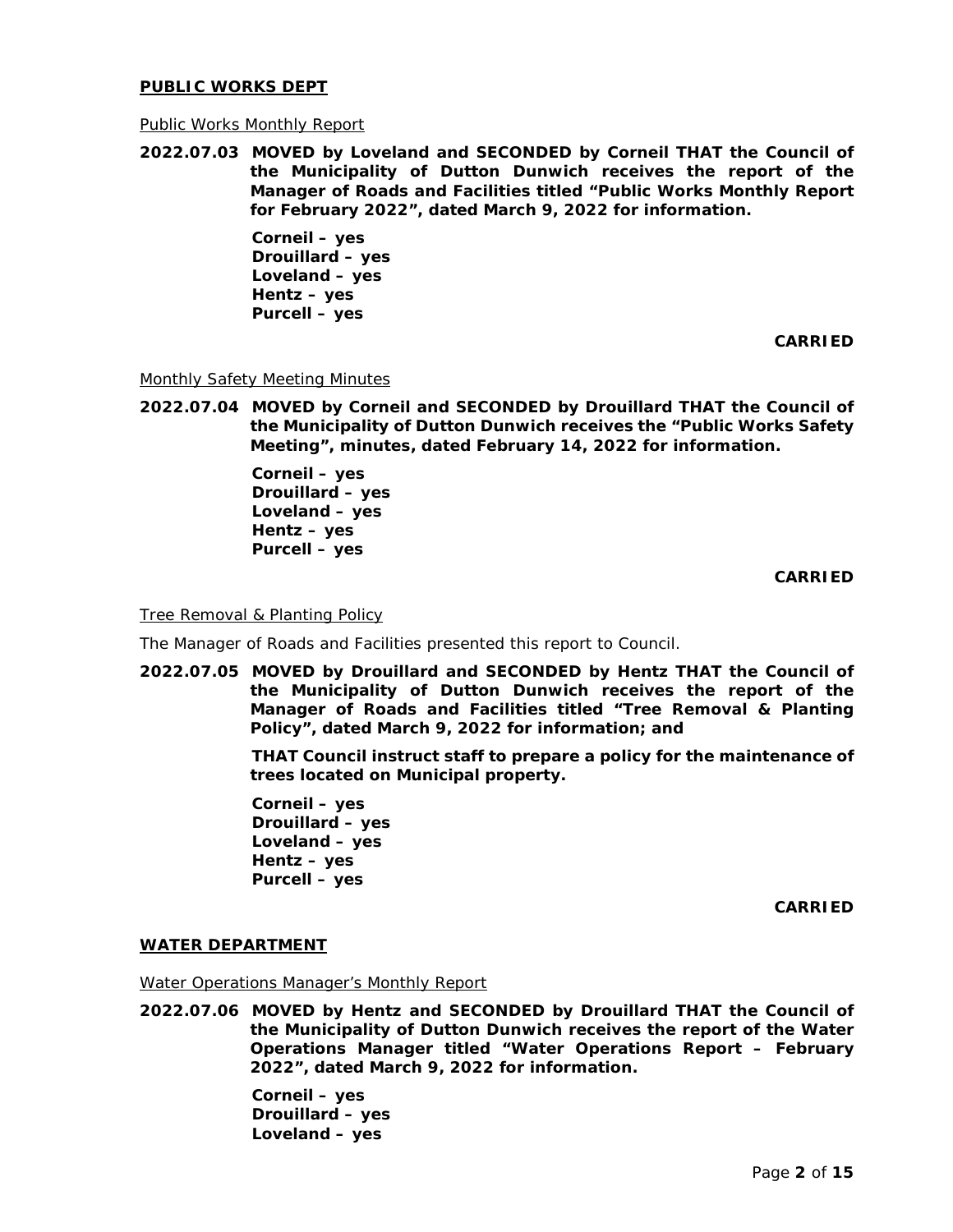**Hentz – yes Purcell – yes** 

**CARRIED**

#### Monthly Safety Meeting Minutes

**2022.07.07 MOVED by Drouillard and SECONDED by Loveland THAT the Council of the Municipality of Dutton Dunwich receives the "Water Department Safety Meeting" minutes, dated March 2, 2022 for information.** 

> **Corneil – yes Drouillard – yes Loveland – yes Hentz – yes Purcell – yes**

#### **CARRIED**

Annual Compliance Report for the Dutton Dunwich Distribution System for the Year 2021

**2022.07.08 MOVED by Loveland and SECONDED by Corneil THAT the Council of the Municipality of Dutton Dunwich receives the 2021 Annual Compliance Report of the Dutton Dunwich Distribution System.**

> **Corneil – yes Drouillard – yes Loveland – yes Hentz – yes Purcell – yes**

> > **CARRIED**

### **WASTEWATER DEPARTMENT**

Wastewater Operator Monthly Report

**2022.07.09 MOVED by Corneil and SECONDED by Drouillard THAT the Council of the Municipality of Dutton Dunwich receives the report of the Wastewater Operator titled "Monthly Report – February 2022", dated March 9, 2022 for information.** 

> **Corneil – yes Drouillard – yes Loveland – yes Hentz – yes Purcell – yes**

> > **CARRIED**

#### **BUILDING DEPT**

Monthly Building Activity Report

**2022.07.10 MOVED by Drouillard and SECONDED by Hentz THAT the Council of the Municipality of Dutton Dunwich receives the report of the Chief Building Official titled "Building Activity Report – February 2022", dated March 9, 2022 for information.** 

> **Corneil – yes Drouillard – yes Loveland – yes Hentz – yes**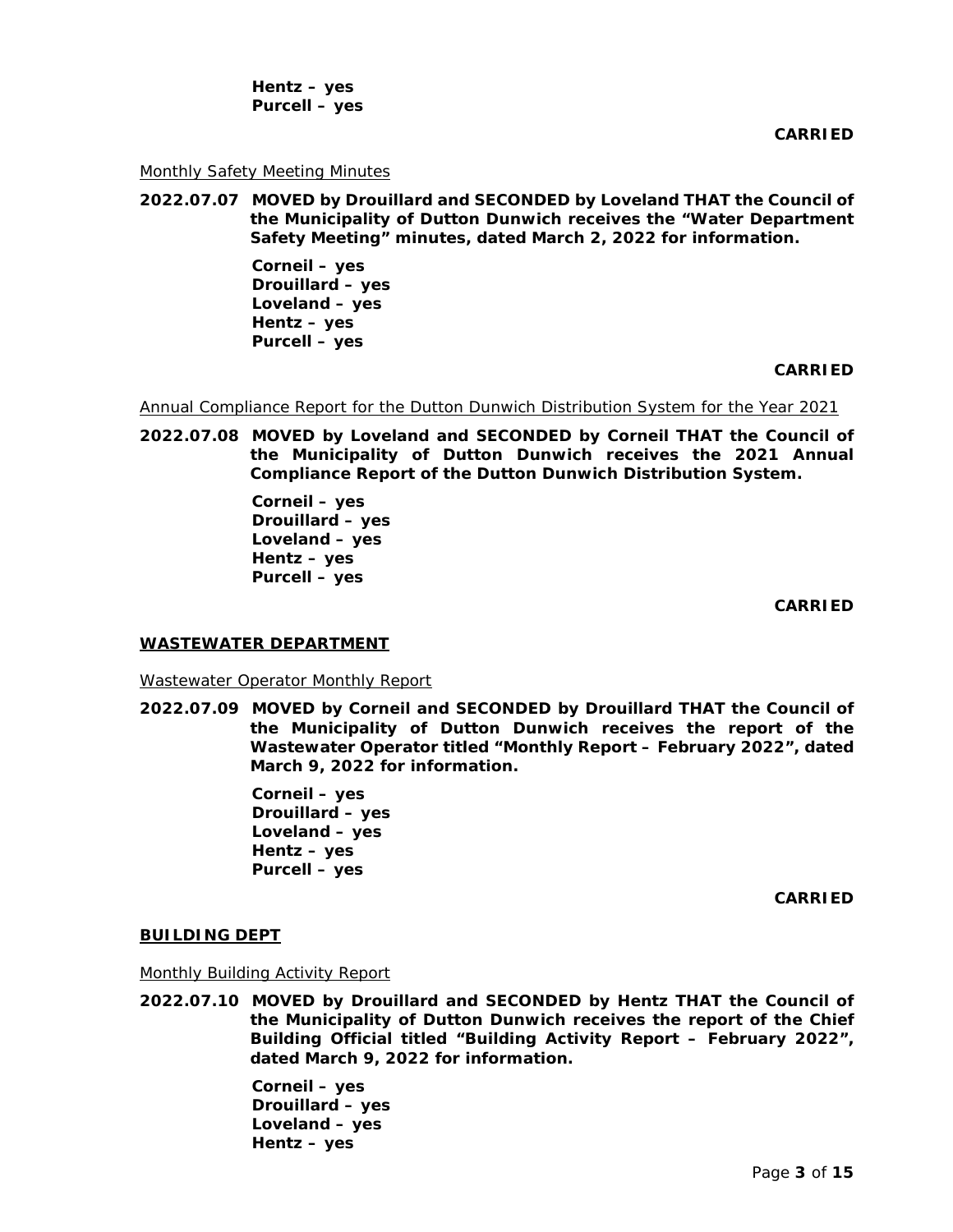# **FIRE DEPARTMENT**

Fire Chief's Monthly Report

**2022.07.11 MOVED by Hentz and SECONDED by Loveland THAT the Council of the Municipality of Dutton Dunwich receives the report of the Acting Fire Chief titled "Monthly Report – February 2022", dated March 9, 2022 for information.**

> **Corneil – yes Drouillard – yes Loveland – yes Hentz – yes Purcell – yes**

> > **CARRIED**

# **PLANNING DEPARTMENT**

ZBA #1/22 – 30734 Silver Clay Line – Argyle Farms Brookwood Inc and Argyle Hills Inc

**2022.07.12 MOVED by Loveland and SECONDED by Corneil THAT the public meeting to consider Zoning By-law Amendment file no. ZBA 1/22, filed by Argyle Farms Brookwood Inc. and Argyle Hills Inc., for 30734 Silver Clay Line, Municipality of Dutton Dunwich opens at 5:17 p.m.**

> **Corneil – yes Drouillard – yes Loveland – yes Hentz – yes Purcell – yes**

### **CARRIED**

The Mayor stated that this is a public meeting as required by Section 34 of the Planning Act to afford any person an opportunity to make representation with respect to a proposed Zoning By-law Amendment to rezone the subject property from Large Lot Agricultural (A3) Zone to Special Rural Residential (RS) Zone (severed parcel) to permit non-farm residential uses and Special Agricultural (A2) Zone (retained parcel) to prohibit residential uses. The subject property is legally described as Concession 6, South ½ of Lot 17, and locally known as 30734 Silver Clay Line, Municipality of Dutton Dunwich.

The Mayor then asked if any members of Council had a disclosure of interest concerning the proposals. There were none from Council.

The Mayor asked the CAO/Clerk what method of notice and when was the notice given to the public for this meeting. The CAO/Clerk replied, that a sign was posted on the subject property by February 18, 2022 and notices were mailed to property owners within 120m of the subject property on February 17, 2022.

The Planner presented their report to Council.

The Mayor asked the CAO/Clerk if any comments were received from staff. The CAO/Clerk replied yes, and that they are attached to the Planner's report. The Mayor then asked if the CAO/Clerk received any written submissions on this application. The CAO/Clerk replied yes, and they are attached to the Planner's report.

The Mayor continued that before he opens the floor to questions from the public, please be advised that any person wishing further information on the action of Council regarding the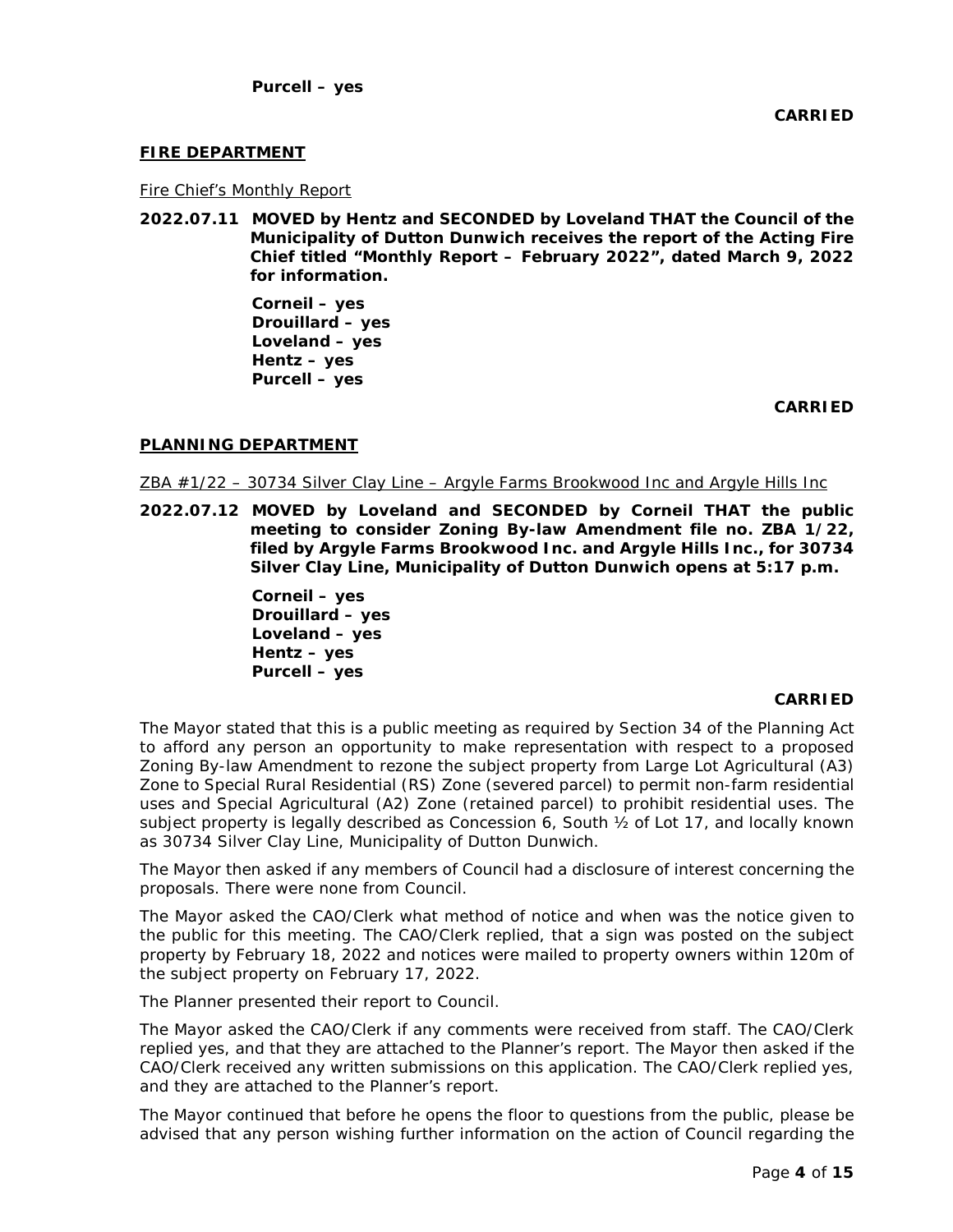passing of a by-law on the proposed amendment, should leave their name, address and postal code with the CAO/Clerk prior to leaving the meeting. If you are not the Applicant you should request a copy of the decision since it may be appealed to the Ontario Land Tribunal by the Applicant or another member of the public. The last day to appeal is March 29, 2022. There were no comments from the public.

**2022.07.13 MOVED by Corneil and SECONDED by Drouillard THAT the Council of the Municipality of Dutton Dunwich receives the report of the Planner titled "Application for Zoning By-law Amendment ZBA 1/22 – Concession 6, South ½ of Lot 17, 30734 Silver Clay Line, Municipality of Dutton Dunwich – Argyle Farms Brookwood Inc. and Argyle Hills Inc.", dated March 9, 2022 for information.**

> **Corneil – yes Drouillard – yes Loveland – yes Hentz – yes Purcell – yes**

> > **CARRIED**

**2022.07.14 MOVED by Drouillard and SECONDED by Hentz THAT the Council of the Municipality of Dutton Dunwich approve Zoning By-law Amendment ZBA 1/22, for Concession 6, South 1.2 of Lot 17, 30734 Silver Clay Line from Large Lot Agricultural (A3) Zone to Special Rural Residential (RS) Zone and Special Agricultural (A2) Zone, in accordance with the site-specific by-law #2022-30.**

> **Corneil – yes Drouillard – yes Loveland – yes Hentz – yes Purcell – yes**

### **CARRIED**

**2022.07.15 MOVED by Hentz and SECONDED by Loveland THAT the public meeting to consider Zoning By-law Amendment file no. ZBA 1/22, filed by Argyle Farms Brookwood Inc. and Argyle Hills Inc. for 30734 Silver Clay Line, Municipality of Dutton Dunwich closes at 5:25 p.m.**

> **Corneil – yes Drouillard – yes Loveland – yes Hentz – yes Purcell – yes**

### **CARRIED**

Application for Severance (E9/22), 31556 Pioneer Line, Municipality of Dutton Dunwich – David & Mary Durham

The Planner reported that there was a letter from the County noting that the application did not meet the bona fide farmer requirements.

**2022.07.16 MOVED by Loveland and SECONDED by Corneil THAT the Council of the Municipality of Dutton Dunwich receives the report of the Planner titled "Application for Severance (E9/22), 31556 Pioneer Line, Municipality of Dutton Dunwich – David and Mary Helen Durham", dated March 9, 2022 for information.** 

> **Corneil – yes Drouillard – yes**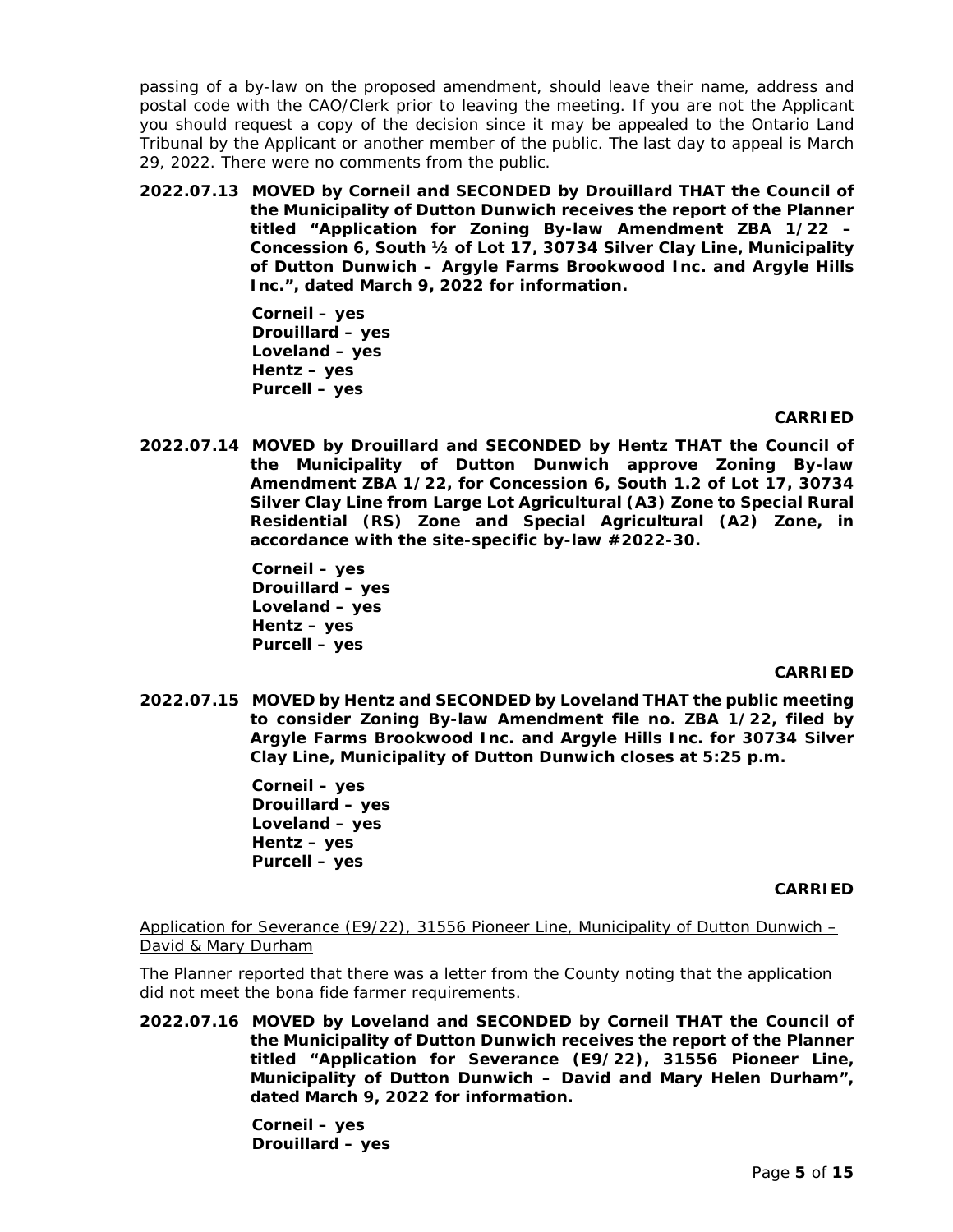**Loveland – yes Hentz – yes Purcell – yes** 

**CARRIED**

**2022.07.17 MOVED by Corneil and SECONDED by Drouillard THAT the Council of the Municipality of Dutton Dunwich defers severance application E9/22 filed by David and Mary Helen Durham until such time the application is brought back to the Land Division Committee.**

> **Corneil – yes Drouillard – yes Loveland – yes Hentz – yes Purcell – yes**

> > **CARRIED**

Application for Severance (E10/22), 9590 Currie Road, Municipality of Dutton Dunwich – Mark Currelley

The Planner presented this report to Council. Councillor Loveland expressed concern for the size of the lot and stormwater management plan. Staff added conditions to the recommendation to the Land Division Committee of the County of Elgin.

**2022.07.18 MOVED by Drouillard and SECONDED by Hentz THAT the Council of the Municipality of Dutton Dunwich receives the report of the Planner titled "Application for Severance (E10/22), 9590 Currie Road, Municipality of Dutton Dunwich – Mark Currelley", dated March 9, 2022 for information.** 

> **Corneil – yes Drouillard – yes Loveland – yes Hentz – yes Purcell – yes**

### **CARRIED**

- **2022.07.19 MOVED by Hentz and SECONDED by Loveland THAT the Council of the Municipality of Dutton Dunwich recommends approval to the Land Division Committee of the County of Elgin for proposed severance application E10/22 for 9590 Currie Road, Municipality of Dutton Dunwich, provided the following conditions are included:**
	- **a) That a minor variance application is in force and effect for the severed and retained parcels;**
	- **b) That septic system review for the severed parcel has been completed;**
	- **c) That Municipal drain re-apportionments have been completed;**
	- **d) That a mutual drainage agreement (under Section 2 of the Drainage Act) has been provided to provide a legal drainage outlet for the newly created residential lot;**
	- **e) That two (2) hard copies and one (1) digital copy of the registered survey have been provided to the Municipality;**
	- **f) That taxes are to be paid in full;**
	- **g) That a new 911 number be established for the severed and retained parcels;**
	- **h) That all Dutton Dunwich planning applications fees, set out in the Fees By-law, be paid to the Municipality;**
	- **i) Proof of water service, to the satisfaction of the Municipality;**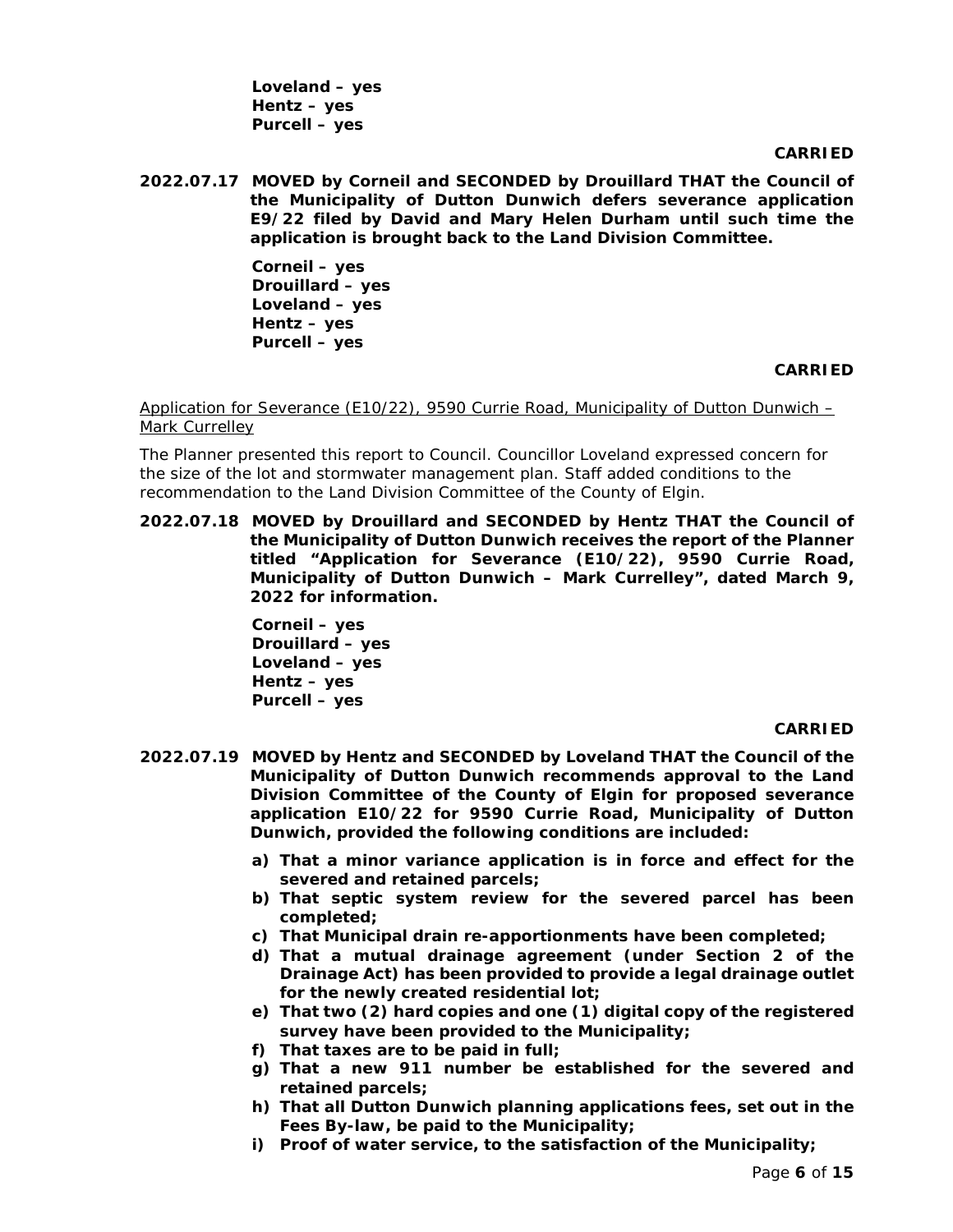- **j) Proof of access, to the satisfaction of the Municipality;**
- **k) Park land fee be paid for the new residential lot;**
- **l) That the solicitor provides an undertaking that a copy of the registered deed for the severed parcel, once the transaction has occurred, will be provided to the Municipality;**
- **m) That a lot grading plan be provided to the satisfaction of the CBO; and**
- **n) That proof of septic system design be provided to the Municipality subject to CBO approval.**

**Corneil – yes Drouillard – yes Loveland – yes Hentz – yes Purcell – yes** 

**CARRIED**

# **DRAINAGE DEPARTMENT**

### Court of Revision – East Branch of the Lodge & Graham Drain

**2022.07.20 MOVED by Hentz and SECONDED by Loveland THAT the Council of the Municipality of Dutton Dunwich appoints Mayor Purcell as Chair for the Court of Revision for the Lodge & Graham Drain; and**

> **THAT Council adjourn and form the Court of Revision for the Lodge & Graham Drain at 5:47 p.m.**

**Corneil – yes Drouillard – yes Loveland – yes Hentz – yes Purcell – yes** 

### **CARRIED**

**2022.07.21 MOVED by Hentz and SECONDED by Loveland THAT the regular meeting reconvene at 5:53 p.m.**

> **Corneil – yes Drouillard – yes Loveland – yes Hentz – yes Purcell – yes**

> > **CARRIED**

### Court of Revision – Duncan Leitch Drain

**2022.07.22 MOVED by Drouillard and SECONDED by Hentz THAT the Council of the Municipality of Dutton Dunwich appoints Mayor Purcell as Chair of the Court of Revision for the Duncan Leitch Drain; and**

> **THAT Council adjourn and form the Court of Revision for the Duncan Leitch Drain at 5:54 p.m.**

**Corneil – yes Drouillard – yes Loveland – yes Hentz – yes Purcell – yes**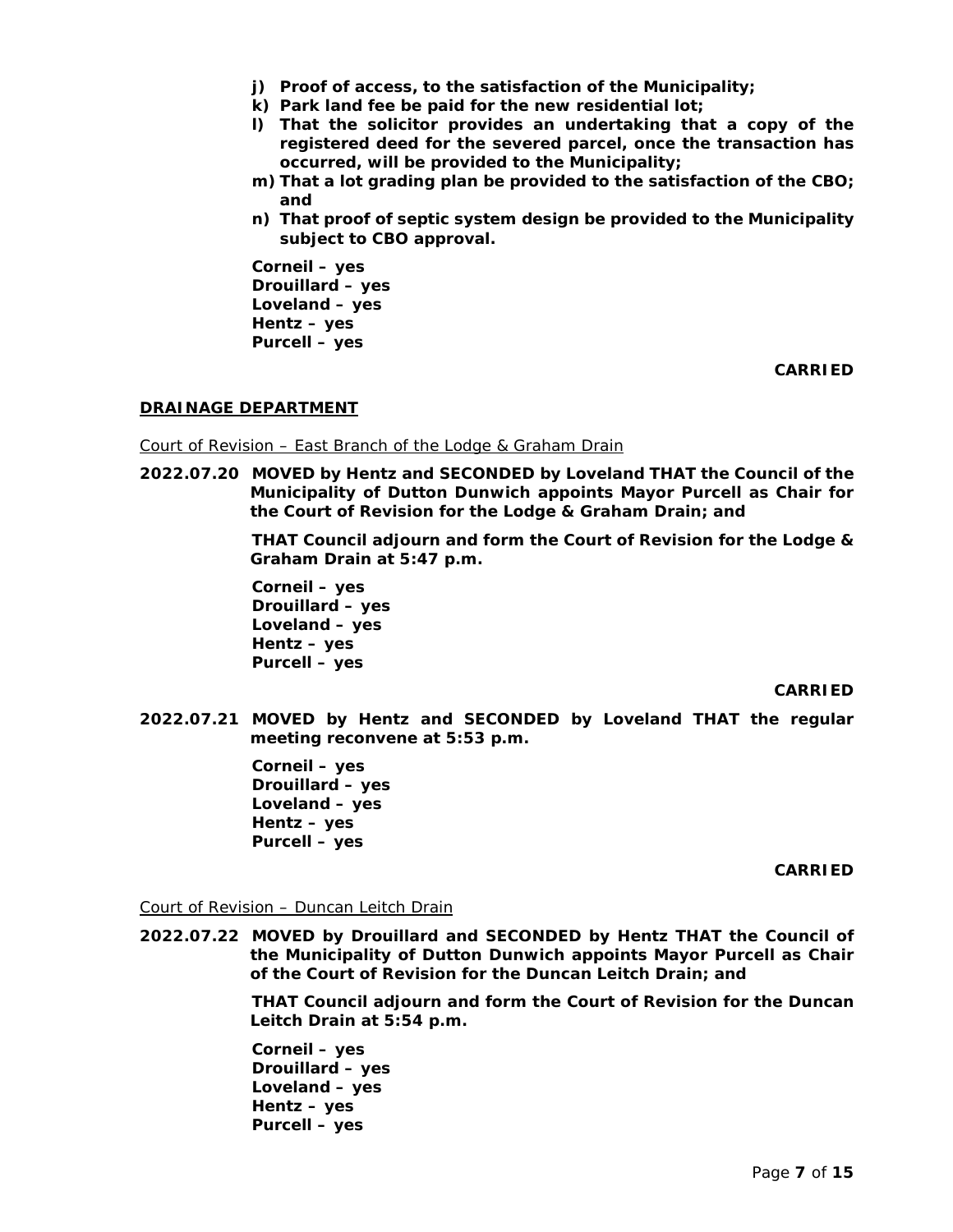**2022.07.23 MOVED by Drouillard and SECONDED by Hentz THAT the regular meeting reconvene at 5:59 p.m.**

> **Corneil – yes Drouillard – yes Loveland – yes Hentz – yes Purcell – yes**

> > **CARRIED**

Drainage Superintendent's Monthly Report

The Drainage Superintendent explained the drain maintenance mitigation plan regarding endangered species. Council directs the Drainage Superintendent to proceed with the drain maintenance mitigation plans.

**2022.07.24 MOVED by Corneil and SECONDED by Drouillard THAT the Council of the Municipality of Dutton Dunwich receives the report of the Drainage Superintendent titled "Monthly Activity Report for February 2022", dated March 9, 2022 for information.** 

> **Corneil – yes Drouillard – yes Loveland – yes Hentz – yes Purcell – yes**

> > **CARRIED**

### **PLANNING DEPARTMENT CONTINUED**

Renewable Energy Systems Planning Policy Review – For Information

The Planner presented this report to Council.

**2022.07.25 MOVED by Loveland and SECONDED by Corneil THAT the Council of the Municipality of Dutton Dunwich receives the report of the Planner titled "Renewable Energy Systems Planning Policy Review – For Information", dated March 9, 2022 for information.** 

> **Corneil – yes Drouillard – yes Loveland – yes Hentz – yes Purcell – yes**

> > **CARRIED**

### **RECREATION DEPARTMENT**

**2022.07.26 MOVED by Loveland and SECONDED by Corneil THAT the Council of the Municipality of Dutton Dunwich receives the report of the Recreation & Administration Assistant titled "Monthly Report – March 2022", dated March 9, 2022 for information.** 

> **Corneil – yes Drouillard – yes Loveland – yes Hentz – yes Purcell – yes**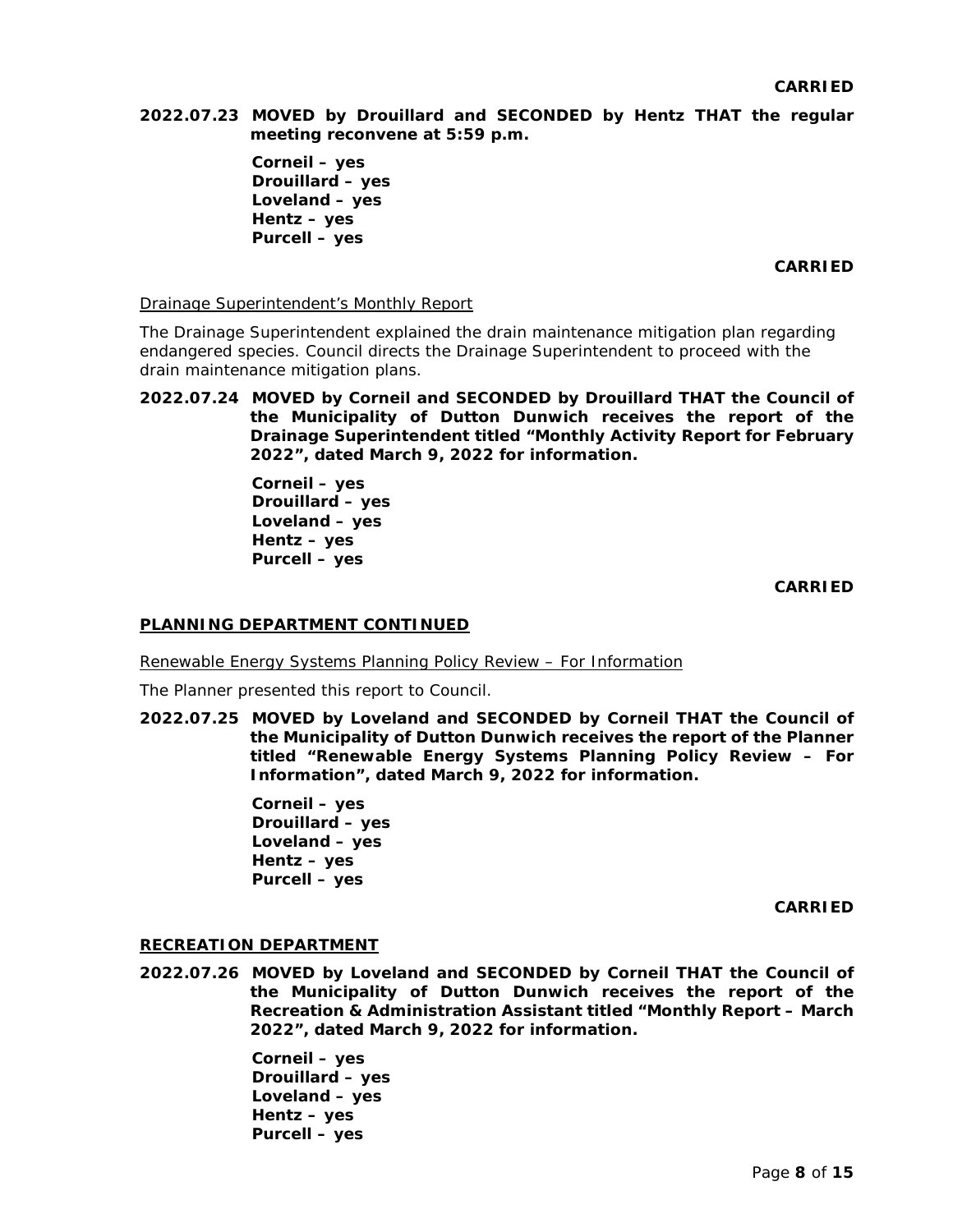### **CORRESPONDENCE**

- a) **Elgin Area Primary Water Supply System** 2021 Annual Report
- **2022.07.27 MOVED by Corneil and SECONDED by Drouillard THAT correspondence item 13.a) from the Elgin Area Primary Water Supply System be received and filed.**

**Corneil – yes Drouillard – yes Loveland – yes Hentz – yes Purcell – yes** 

## **CARRIED**

- b) Ministry of Northern Development, Mines, Natural Resources and Forestry -Seeking Input About the Use of Floating Accommodations on Waterways Over Ontario's Public Lands
- **2022.07.28 MOVED by Drouillard and SECONDED by Hentz THAT regarding correspondence item 13.b) from the Ministry of Northern Development, Mines, Natural Resources and Forestry be received and filed.**

**Corneil – yes Drouillard – yes Loveland – yes Hentz – yes Purcell – yes** 

#### **CARRIED**

- c) **Multi-Municipal Wind Turbine Working Group** Ontario's Energy Plan and Wind Turbines
- **2022.07.29 MOVED by Hentz and SECONDED by Loveland WHEREAS the Municipality of Dutton Dunwich is an unwilling host for Industrial Wind turbine (IWT) projects based on the 2014 community survey where 84% of respondents were opposed to having an IWT project; and**

**WHEREAS Council has become aware of land agent activity investigating the development of an IWT project in Dutton Dunwich;**

**NOW THEREFORE the Council of the Municipality of Dutton Dunwich directs staff to notify the Multi-Municipal Wind Turbine Working Group of their interest in becoming a member; and**

**THAT a copy of this resolution be forwarded to the Multi-Municipal Wind Turbine Working Group, Karen Vecchio, MP and the Honourable David Piccini, Minister of the Environment, Conservation and Parks.**

**Corneil – yes Drouillard – yes Loveland – yes Hentz – yes Purcell – yes** 

#### **CARRIED**

d) **Town of South Bruce Penninsula** – Municipal Accommodation Tax and Crown **Campgrounds**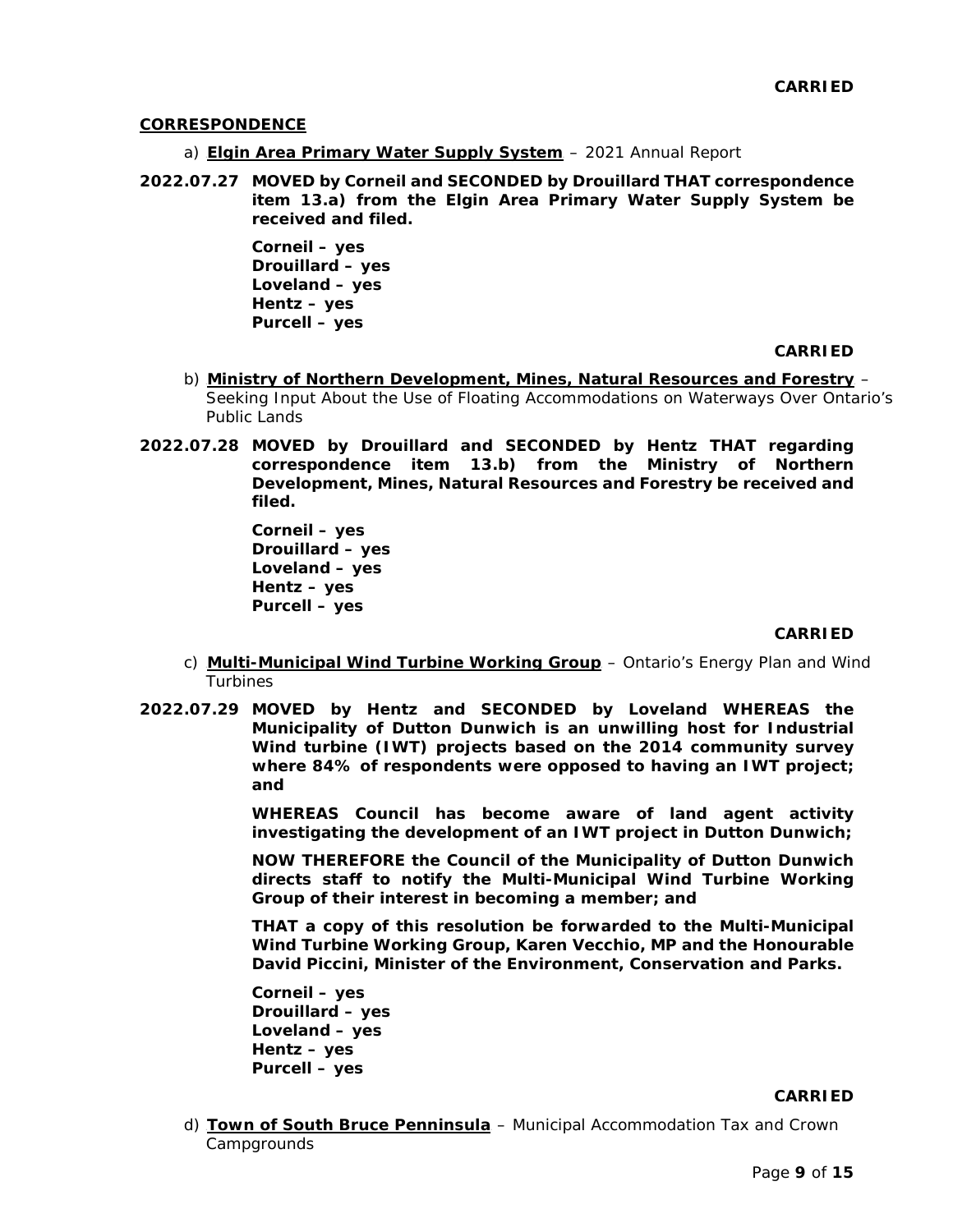**2022.07.30 MOVED by Loveland and SECONDED by Corneil THAT the Council of the Municipality of Dutton Dunwich supports the Town of South Bruce Penninsula requesting the removal of the Municipal Accommodation Tax exemption for all Crown owned campgrounds; and**

> **THAT a copy of this resolution be forwarded to the Town of South Bruce Peninsula and Karen Vecchio, MP.**

**Corneil – yes Drouillard – yes Loveland – yes Hentz – yes Purcell – yes** 

**CARRIED**

- e) **The Kidney Foundation of Canada** The Six Degree Challenge in Support of Kidney **Patients**
- **2022.07.31 MOVED by Corneil and SECONDED by Drouillard THAT correspondence item 13.e) from the Kidney Foundation of Canada be received and filed.**

**Corneil – yes Drouillard – yes Loveland – yes Hentz – yes Purcell – yes** 

**CARRIED**

- f) **DDOWT** Industrial Wind Turbine Projects in Dutton Dunwich
- **2022.07.32 MOVED by Drouillard and SECONDED by Hentz THAT correspondence item 13.f) from the Dutton Dunwich Opponents of Wind Turbines Inc. be received and filed.**

**Corneil – yes Drouillard – yes Loveland – yes Hentz – yes Purcell – yes** 

**CARRIED**

**2022.07.33 MOVED by Hentz and SECONDED Loveland THAT relevant correspondence was reviewed.**

> **Corneil – yes Drouillard – yes Loveland – yes Hentz – yes Purcell – yes**

> > **CARRIED**

# **CONSENT AGENDA**

Consent Correspondence

- a) **Canadian Wildlife Federation** Why We Need Pollinators and Sustainable Rights-of-Way Management
- b) **Government of Canada** Prime Minister's Awards Nomination Deadline Extended
- c) **Ontario Farmland Trust** 2022 Farmland Forum Flyer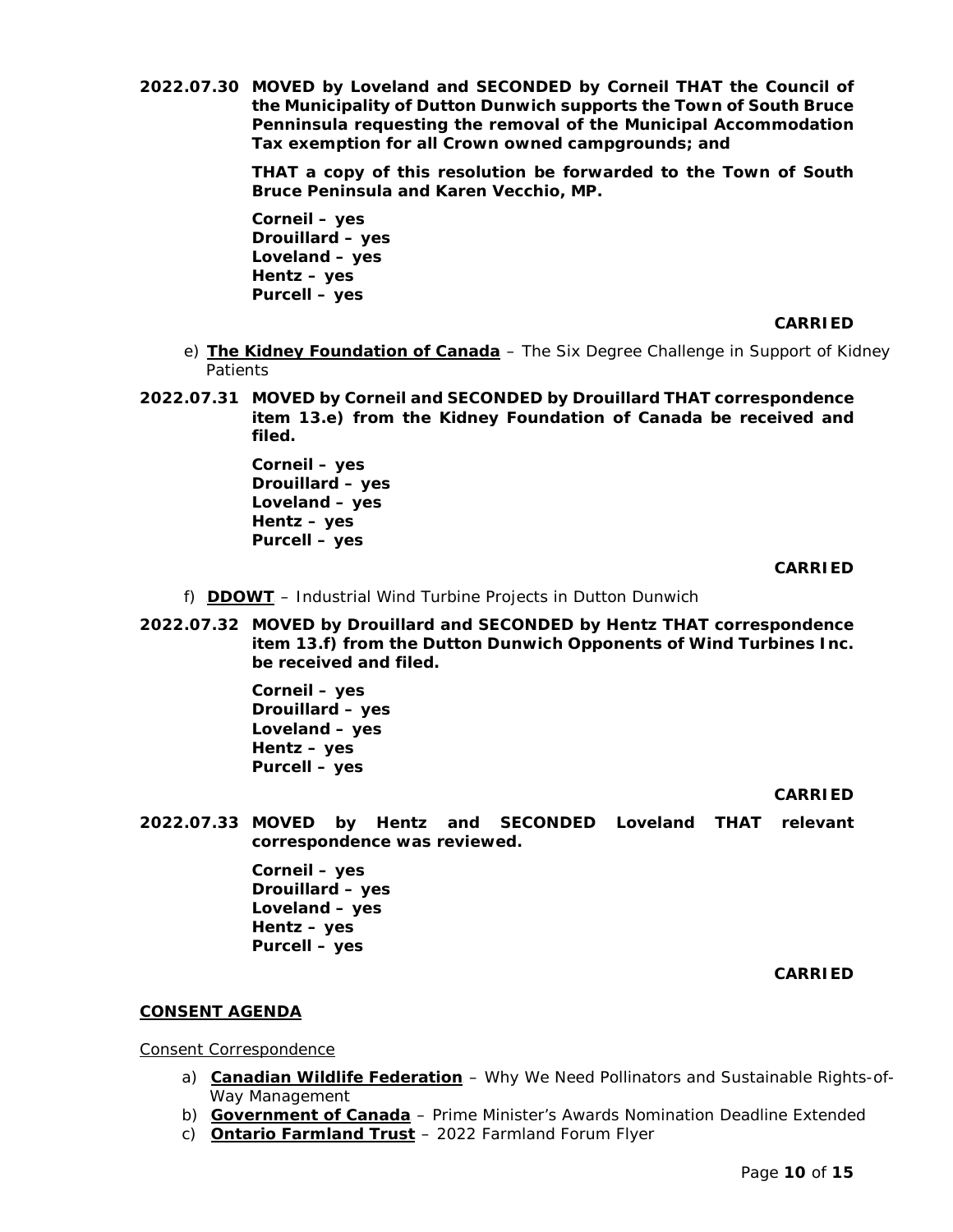- d) Lower Thames Valley Conservation Authority Annual General Meeting
- e) Lower Tahmes Valley Conservation Authority 2021 LTVCA Annual Report
- f) **Elgin County** County Council Highlights February 22, 2022
- g) **Enbridge Gas** New Senior Vice President & President, Gas Distribution and Storage
- h) **Elgin Group Police Services Board** Secretary-Administrator Appointment
- i) Town of Collingwood Termination of Membership in the OMWA
- j) **Lower Thames Valley Conservation Authority** 2022 Approved Budget

## Committee Reports

- o By-Law Enforcement
- o Community Policing Committee
- o Cultural Heritage Committee
- o Dutton Dunwich Senior's
- o Economic Development Committee
	- o January 17, 2022 meeting minutes
- o Elgin Phragmites Working Group
- o Elgin-St. Thomas Municipal Association
- o Emergency Management
- o Fire Department
- o Healthy Communities Partnership
- o Lower Thames Valley Conservation Authority
- o Occupational Health and Safety
- o Recreation Committee
	- o January 19, 2022 meeting minutes
- o Shoreline Management Report
- o Source Protection Authority
- o Trans Canada Trail
- o Tri County Committee
- o West Elgin Community Centre Board of Management

# **2022.07.34 MOVED by Loveland and SECONDED by Corneil THAT the items on the Consent Agenda be approved.**

**Corneil – yes Drouillard – yes Loveland – yes Hentz – yes Purcell – yes** 

### **CARRIED**

# **CAO/CLERK'S REPORT**

### Municipal Building Renovation Project – 199 Currie Road (Update  $\#2$ )

The CAO/Clerk noted that the satellite office has been changed to the South Dunwich Hall.

**2022.07.35 MOVED by Corneil and SECONDED by Drouillard THAT the Council of the Municipality of Dutton Dunwich receives the report of the CAO/Clerk titled "Municipal Building Renovation Project – 199 Currie Road (Update #2)", dated March 9, 2022 for information.** 

> **Corneil – yes Drouillard – yes Loveland – yes Hentz – yes Purcell – yes**

### **CARRIED**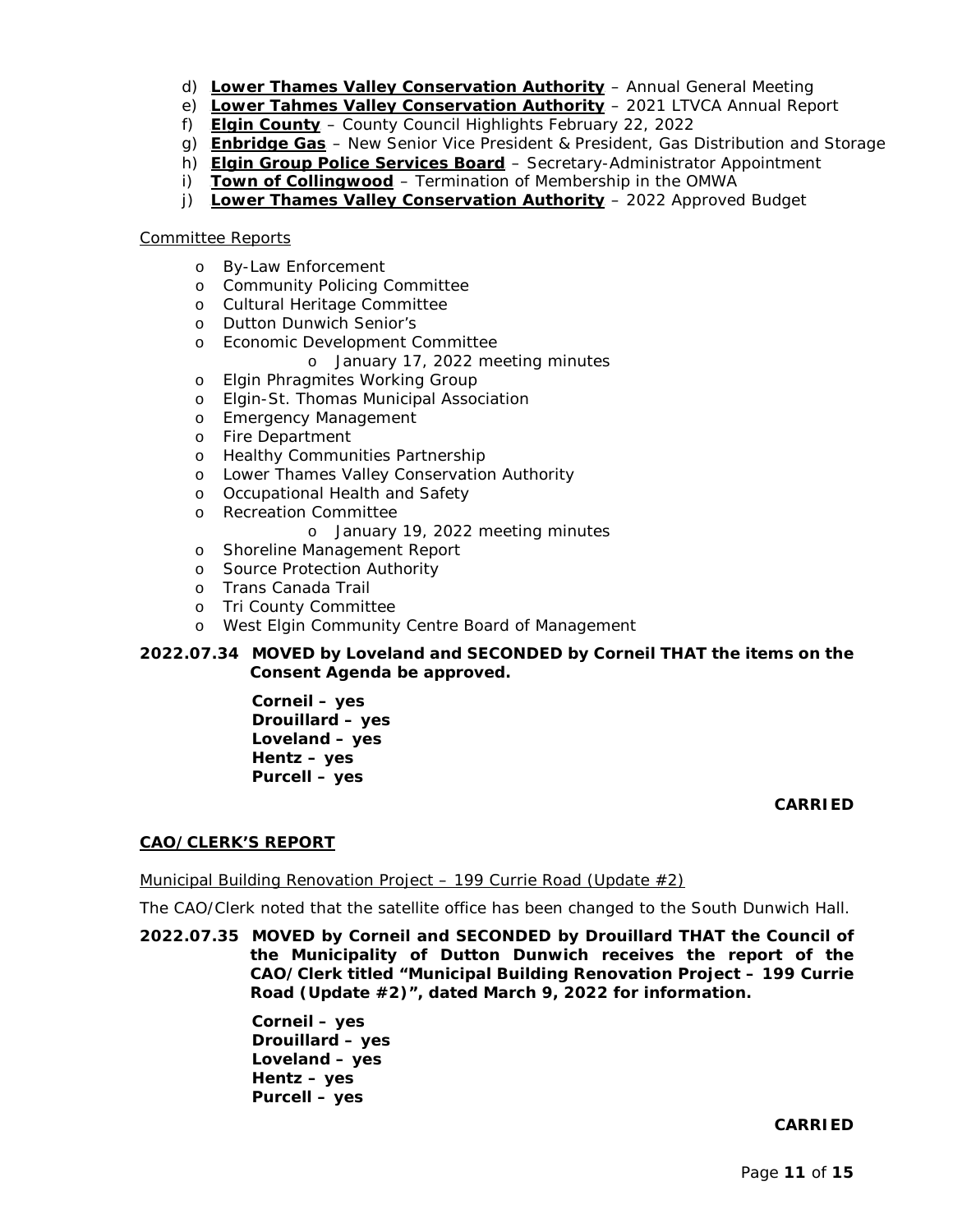### **EXECUTIVE ASSISTANT'S REPORT**

### T & P 01-2014 – Procurement Procedure Policy

**2022.07.36 MOVED by Drouillard and SECONDED by Hentz THAT the Council of the Municipality of Dutton Dunwich receives the report of the Executive Assistant titled "T&P 01-2014 – Procurement Procedure Policy", dated March 9, 2022 for information; and**

**THAT Council adopt the following policy as amended:**

• **T&P 01-2014 Procurement Procedure Policy**

**Corneil – yes Drouillard – yes Loveland – yes Hentz – yes Purcell – yes** 

**CARRIED**

Health & Safety Update – February 2022

**2022.07.37 MOVED by Hentz and SECONDED by Loveland THAT the Council of the Municipality of Dutton Dunwich receives the report of the Executive Assistant titled "Health and Safety Update – February 2022", dated March 9, 2022 for information.** 

> **Corneil – yes Drouillard – yes Loveland – yes Hentz – yes Purcell – yes**

> > **CARRIED**

### **UNFINISHED BUSINESS**

None.

### **NEW BUSINESS**

Member appointment to Economic Development Committee

- **2022.07.38 MOVED by Loveland and SECONDED by Corneil THAT the Council of the Municipality of Dutton Dunwich approves the appointment of the following 2 members to the Dutton Dunwich Economic Development Committee:**
	- **Ashley Ross**
	- **Melissa Wardell**

**Corneil – yes Drouillard – yes Loveland – yes Hentz – yes Purcell – yes** 

**CARRIED**

Flag Concerns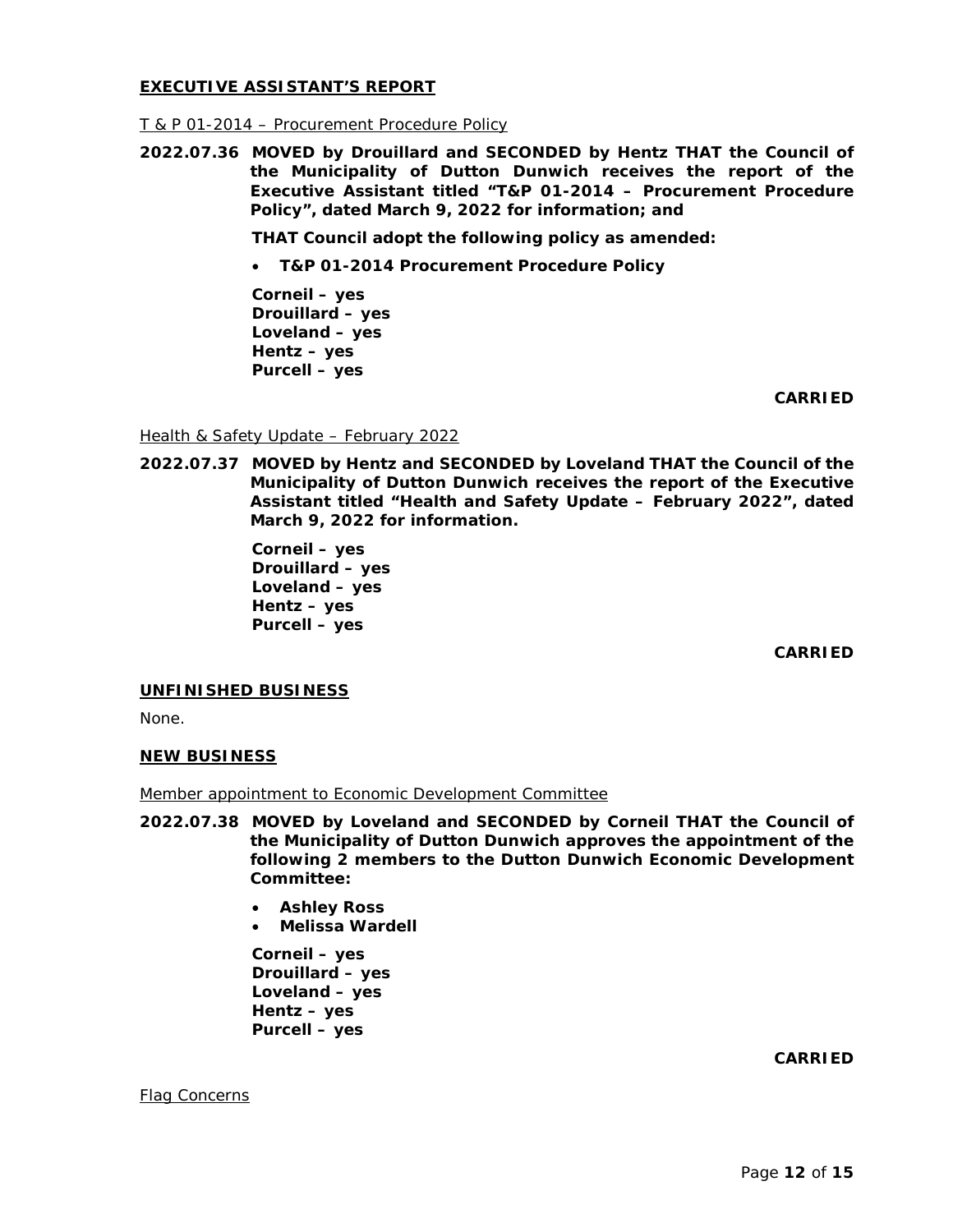Councillor Corneil expressed concern for the politically charged flag on Miller Road and its visibility in an area filled with young school children and seniors. She noted that there is likely no action that can be taken to remove the flag.

# **ANNOUNCEMENTS**

Deputy Mayor Hentz announced that Wallacetown resident James Dunn is in Beijing competing at the Paralympics.

# **CLOSED SESSION**

- **2022.07.39 MOVED by Corneil and SECONDED by Drouillard THAT the Council for the Municipality of Dutton Dunwich now moves into a session of the meeting that shall be closed to the public at 6:37 pm, in accordance with Section 239 (2) of the Municipal Act, S.O. 2001, c.25 for discussion of the following matters:**
	- **a) Personal matter about an identifiable individual – s.239(2)(b) of the Municipal Act**
	- **b) Personal matter about an identifiable individual – s.239(2)(b) of the Municipal Act**
	- **c) Information supplied in confidence to the municipality by another level of government – s.239(2)(h) of the Municipal Act**

**Corneil – yes Drouillard – yes Loveland – yes Hentz – yes Purcell – yes**

# **CARRIED**

**2022.07.40 MOVED by Hentz and SECONDED by Loveland THAT the Council for the Municipality of Dutton Dunwich hereby comes out of the closed session of the meeting at 7:51 p.m., and the regular meeting reconvenes.**

> **Corneil – yes Drouillard – yes Loveland – yes Hentz – yes Purcell – yes**

### **CARRIED**

# **RISE AND REPORT - OPEN**

**2022.07.41 MOVED by Loveland and SECONDED by Corneil THAT Council adopt the confidential resolution CL 2022-04 moved in the closed session.**

> **Corneil – yes Drouillard – yes Loveland – yes Hentz – yes Purcell – yes**

### **CARRIED**

#### a) Personal matter about an identifiable individual

**2022.07.42 MOVED by Corneil and SECONDED by Drouillard THAT regarding closed session item a) personal matter about an identifiable**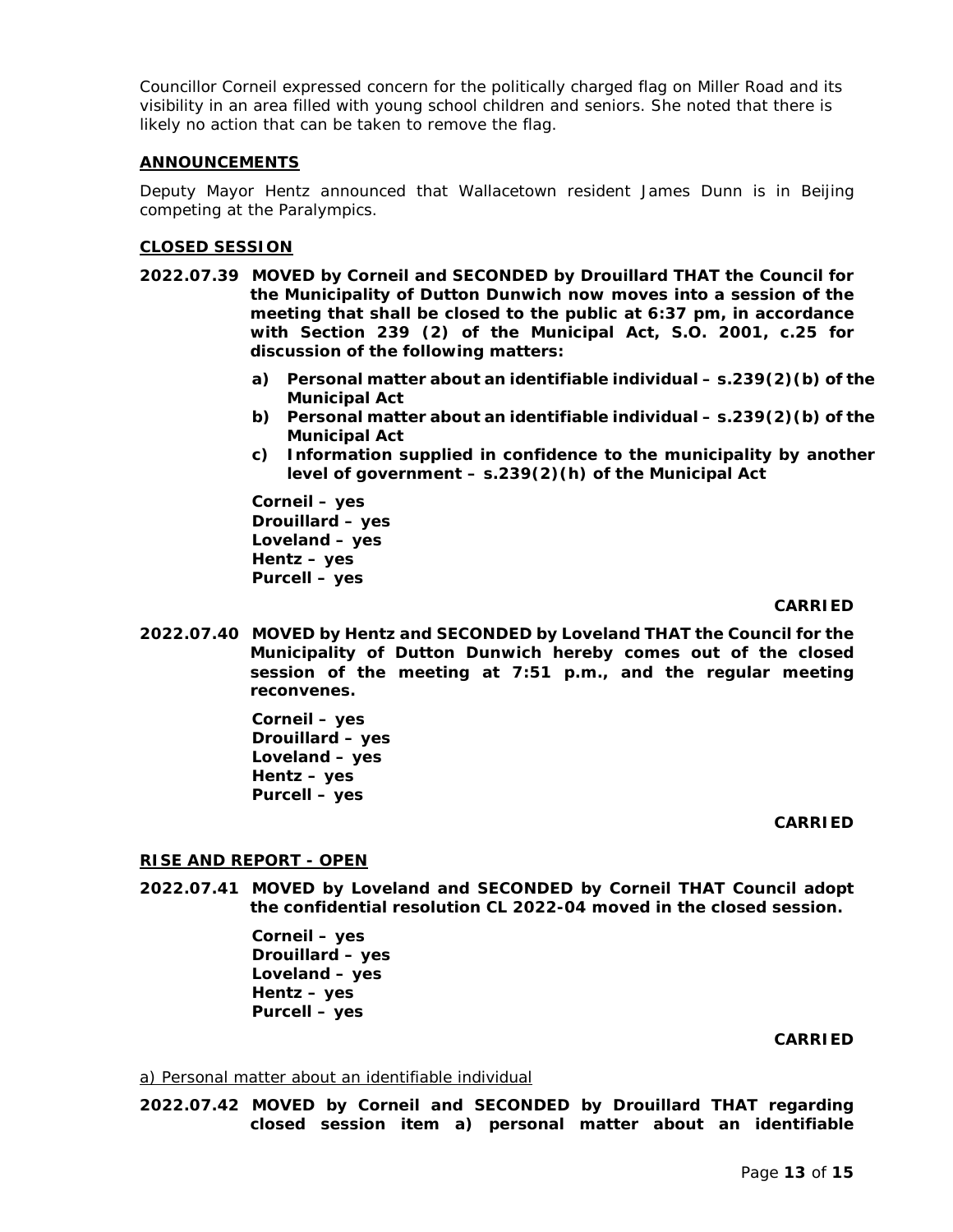**individual – s.239(2)(b) of the Municipal Act, that staff proceed as directed by Council.** 

**Corneil – yes Drouillard – yes Loveland – yes Hentz – yes Purcell – yes** 

**CARRIED**

b) Personal matter about an identifiable individual

**2022.07.43 MOVED by Drouillard and SECONDED by Hentz THAT regarding the closed session item b) personal matter about an identifiable individual – s.239(2)(b) of the Municipal Act, that staff proceed as directed by Council.**

> **Corneil – yes Drouillard – yes Loveland – yes Hentz – yes Purcell – yes**

### **CARRIED**

c) Information supplied in confidence to the municipality by another level of government

**2022.07.44 MOVED by Hentz and SECONDED by Loveland THAT regarding closed session item c) information supplied in confidence to the municipality by another level of government – s.239(2)(h) of the Municipal Act, that staff proceed as directed by Council.** 

> **Corneil – yes Drouillard – yes Loveland – yes Hentz – yes Purcell – yes**

> > **CARRIED**

#### **PROPOSED BY-LAWS**

**2022.07.45 MOVED by Loveland and SECONDED by Corneil THAT By-Law #2022- 30, being a by-law to amend by-law #2004-24 as it effects a parcel of land situated in Concession 6, South ½ of Lot 17, municipally known as 30734 Silver Clay Line, Municipality of Dutton Dunwich, filed by Argyle Farms Brookwood Inc. and Argyle Hills Inc. be read a first, second and third time and passed.**

> **Corneil – yes Drouillard – yes Loveland – yes Hentz – yes Purcell – yes**

#### **CARRIED**

**2022.07.46 MOVED by Corneil and SECONDED by Drouillard THAT By-Law #2022- 31, being a by-law to confirm the proceedings of the Municipal Council of the Municipality of Dutton Dunwich, be read a first, second and third time and passed.**